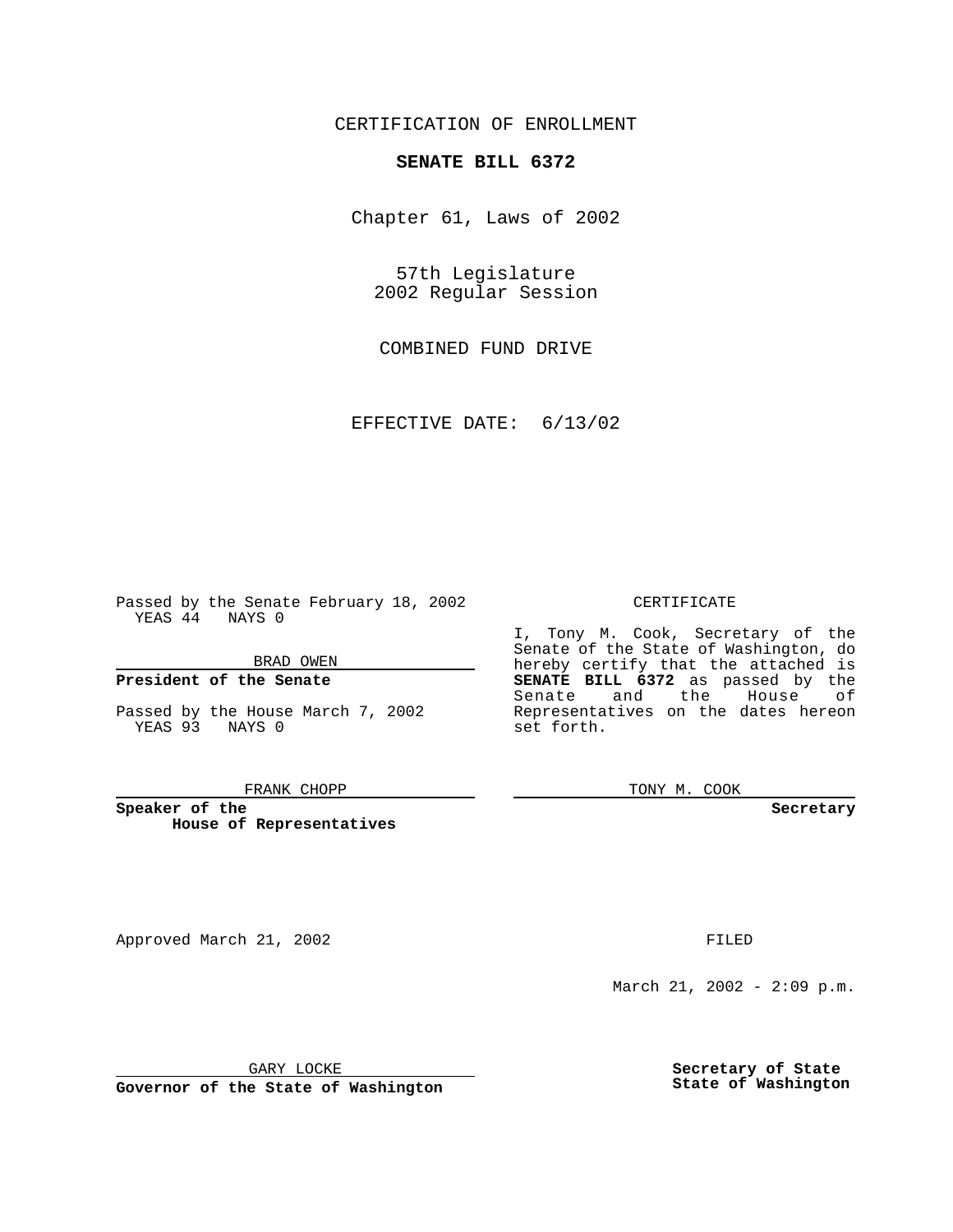# **SENATE BILL 6372** \_\_\_\_\_\_\_\_\_\_\_\_\_\_\_\_\_\_\_\_\_\_\_\_\_\_\_\_\_\_\_\_\_\_\_\_\_\_\_\_\_\_\_\_\_\_\_

\_\_\_\_\_\_\_\_\_\_\_\_\_\_\_\_\_\_\_\_\_\_\_\_\_\_\_\_\_\_\_\_\_\_\_\_\_\_\_\_\_\_\_\_\_\_\_

Passed Legislature - 2002 Regular Session

**State of Washington 57th Legislature 2002 Regular Session By** Senators Fraser and Winsley; by request of Department of Personnel Read first time 01/16/2002. Referred to Committee on Ways & Means.

1 AN ACT Relating to the combined fund drive; amending RCW 41.04.035, 2 41.04.036, and 41.04.230; reenacting and amending RCW 43.79A.040; and 3 adding new sections to chapter 41.04 RCW.

4 BE IT ENACTED BY THE LEGISLATURE OF THE STATE OF WASHINGTON:

5 **Sec. 1.** RCW 41.04.035 and 1957 c 208 s 1 are each amended to read 6 as follows:

 For the purpose of RCW 41.04.035 and 41.04.036 "United Fund" means the organization conducting the single, annual, consolidated effort to secure funds for distribution to agencies engaged in charitable and public health, welfare and service purposes, which is commonly known as 11 the United Fund((<del>, or the organization which serves in place of the</del> United Fund organizations in communities where an organization known as 13 the United Fund is not organized)) or the Washington state combined 14 fund drive.

15 **Sec. 2.** RCW 41.04.036 and 1983 1st ex.s. c 28 s 2 are each amended 16 to read as follows:

17 Any official of the state or of any of its political subdivisions 18 authorized to disburse funds in payment of salaries or wages of public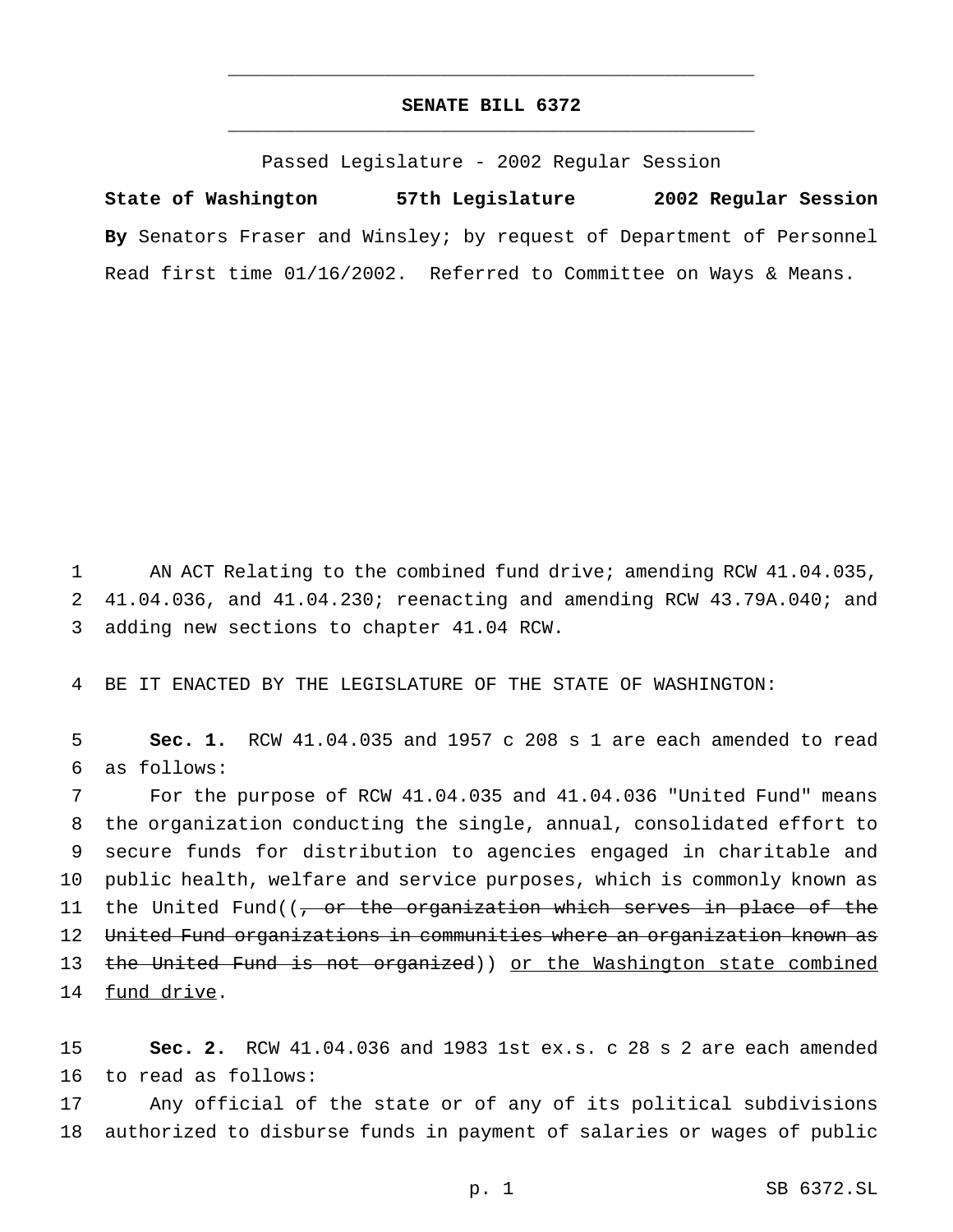officers or employees is authorized, upon written request of the officer or employee, to deduct from the salary or wages of the officer or employee the amount of money designated by the officer or employee 4 for payment to the United Fund or the Washington state combined fund drive.

 The moneys so deducted shall be paid over promptly to the United 7 Fund or the Washington state combined fund drive designated by the 8 officer or employee. Subject to any ((regulations prescribed)) rules 9 adopted by the office of financial management, the official authorized to disburse the funds in payment of salaries or wages may prescribe any procedures necessary to carry out RCW 41.04.035 and 41.04.036.

 NEW SECTION. **Sec. 3.** A new section is added to chapter 41.04 RCW to read as follows:

 The Washington state combined fund drive account is created in the custody of the state treasurer. All receipts from the combined fund drive must be deposited into the account. Expenditures from the account may be used only for the beneficiaries of the Washington state combined fund drive. Only the director of the department of personnel or the director's designee may authorize expenditures from the account. The account is not subject to allotment procedures under chapter 43.88 RCW, and an appropriation is not required for expenditures.

 NEW SECTION. **Sec. 4.** A new section is added to chapter 41.04 RCW to read as follows:

 The director of the department of personnel is authorized to adopt rules, after consultation with state agencies, institutions of higher education, and employee organizations, for the operation of the Washington state combined fund drive.

 **Sec. 5.** RCW 41.04.230 and 1995 1st sp.s. c 6 s 21 are each amended to read as follows:

 Any official of the state authorized to disburse funds in payment of salaries and wages of public officers or employees is authorized, upon written request of the officer or employee, to deduct from the salaries or wages of the officers or employees, the amount or amounts of subscription payments, premiums, contributions, or continuation thereof, for payment of the following: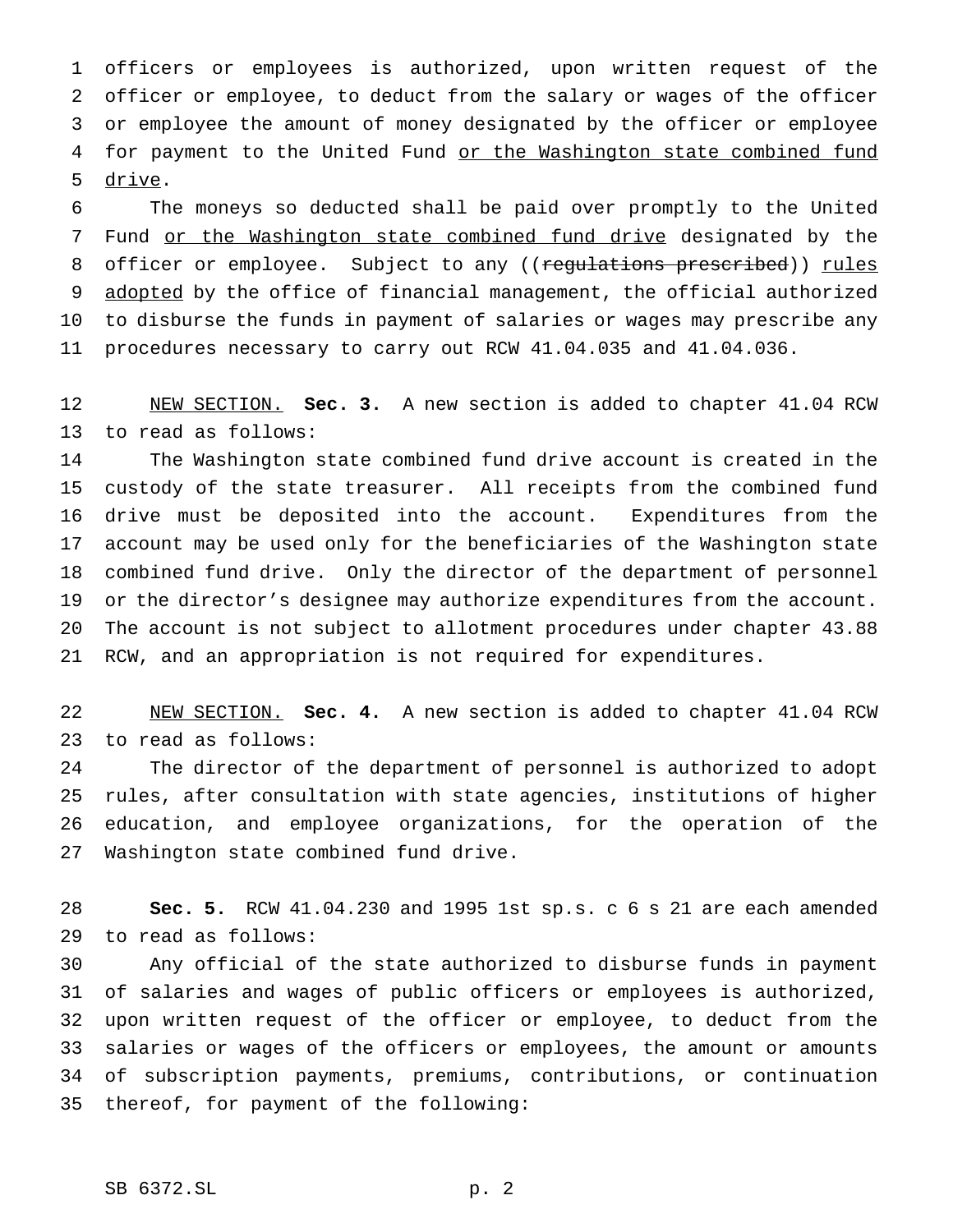(1) Credit union deductions: PROVIDED, That twenty-five or more employees of a single state agency or a total of one hundred or more state employees of several agencies have authorized such a deduction for payment to the same credit union. An agency may, in its own discretion, establish a minimum participation requirement of fewer than twenty-five employees.

 (2) Parking fee deductions: PROVIDED, That payment is made for parking facilities furnished by the agency or by the department of general administration.

 (3) U.S. savings bond deductions: PROVIDED, That a person within the particular agency shall be appointed to act as trustee. The trustee will receive all contributions; purchase and deliver all bond certificates; and keep such records and furnish such bond or security as will render full accountability for all bond contributions.

 (4) Board, lodging or uniform deductions when such board, lodging and uniforms are furnished by the state, or deductions for academic tuitions or fees or scholarship contributions payable to the employing institution.

 (5) Dues and other fees deductions: PROVIDED, That the deduction is for payment of membership dues to any professional organization formed primarily for public employees or college and university professors: AND PROVIDED, FURTHER, That twenty-five or more employees of a single state agency, or a total of one hundred or more state employees of several agencies have authorized such a deduction for payment to the same professional organization.

 (6) Labor or employee organization dues may be deducted in the event that a payroll deduction is not provided under a collective bargaining agreement under the provisions of RCW 41.06.150: PROVIDED, That twenty-five or more officers or employees of a single agency, or a total of one hundred or more officers or employees of several agencies have authorized such a deduction for payment to the same labor or employee organization: PROVIDED, FURTHER, That labor or employee organizations with five hundred or more members in state government may have payroll deduction for employee benefit programs.

 (7) Insurance contributions to the authority for payment of premiums under contracts authorized by the state health care authority. However, enrollment or assignment by the state health care authority to participate in a health care benefit plan, as required by RCW 41.05.065(5), shall authorize a payroll deduction of premium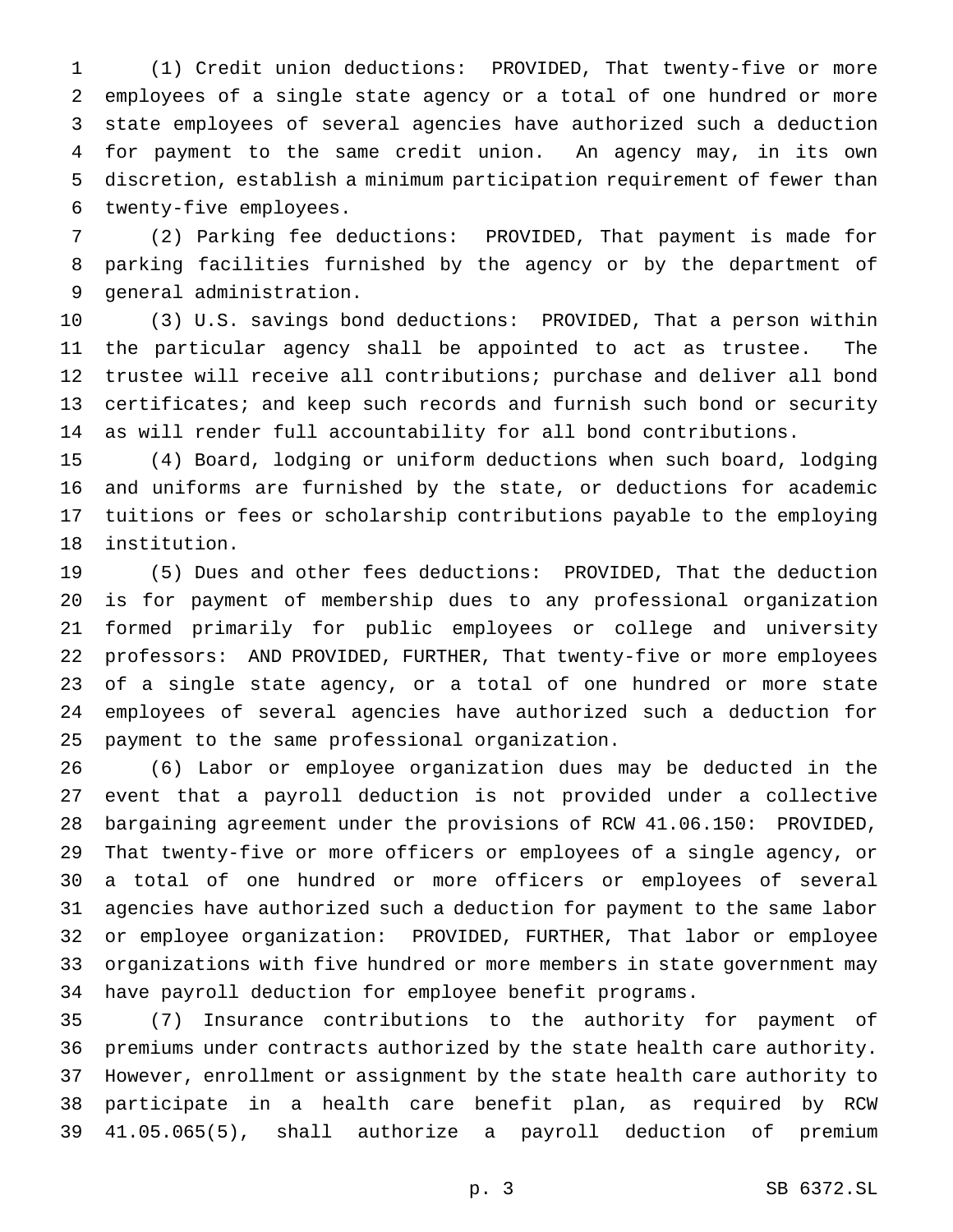contributions without a written consent under the terms and conditions established by the public employees' benefits board.

 (8) Deductions to a bank, savings bank, or savings and loan association if (a) the bank, savings bank, or savings and loan association is authorized to do business in this state; and (b) twenty- five or more employees of a single agency, or fewer, if a lesser number is established by such agency, or a total of one hundred or more state employees of several agencies have authorized a deduction for payment to the same bank, savings bank, or savings and loan association.

 Deductions from salaries and wages of public officers and employees other than those enumerated in this section or by other law, may be authorized by the director of financial management for purposes clearly related to state employment or goals and objectives of the agency and for plans authorized by the state health care authority.

(9) Contributions to the Washington state combined fund drive.

 The authority to make deductions from the salaries and wages of public officers and employees as provided for in this section shall be in addition to such other authority as may be provided by law: PROVIDED, That the state or any department, division, or separate agency of the state shall not be liable to any insurance carrier or contractor for the failure to make or transmit any such deduction.

 **Sec. 6.** RCW 43.79A.040 and 2001 c 201 s 4 and 2001 c 184 s 4 are each reenacted and amended to read as follows:

 (1) Money in the treasurer's trust fund may be deposited, invested, and reinvested by the state treasurer in accordance with RCW 43.84.080 in the same manner and to the same extent as if the money were in the state treasury.

 (2) All income received from investment of the treasurer's trust fund shall be set aside in an account in the treasury trust fund to be known as the investment income account.

 (3) The investment income account may be utilized for the payment of purchased banking services on behalf of treasurer's trust funds including, but not limited to, depository, safekeeping, and disbursement functions for the state treasurer or affected state agencies. The investment income account is subject in all respects to chapter 43.88 RCW, but no appropriation is required for payments to financial institutions. Payments shall occur prior to distribution of earnings set forth in subsection (4) of this section.